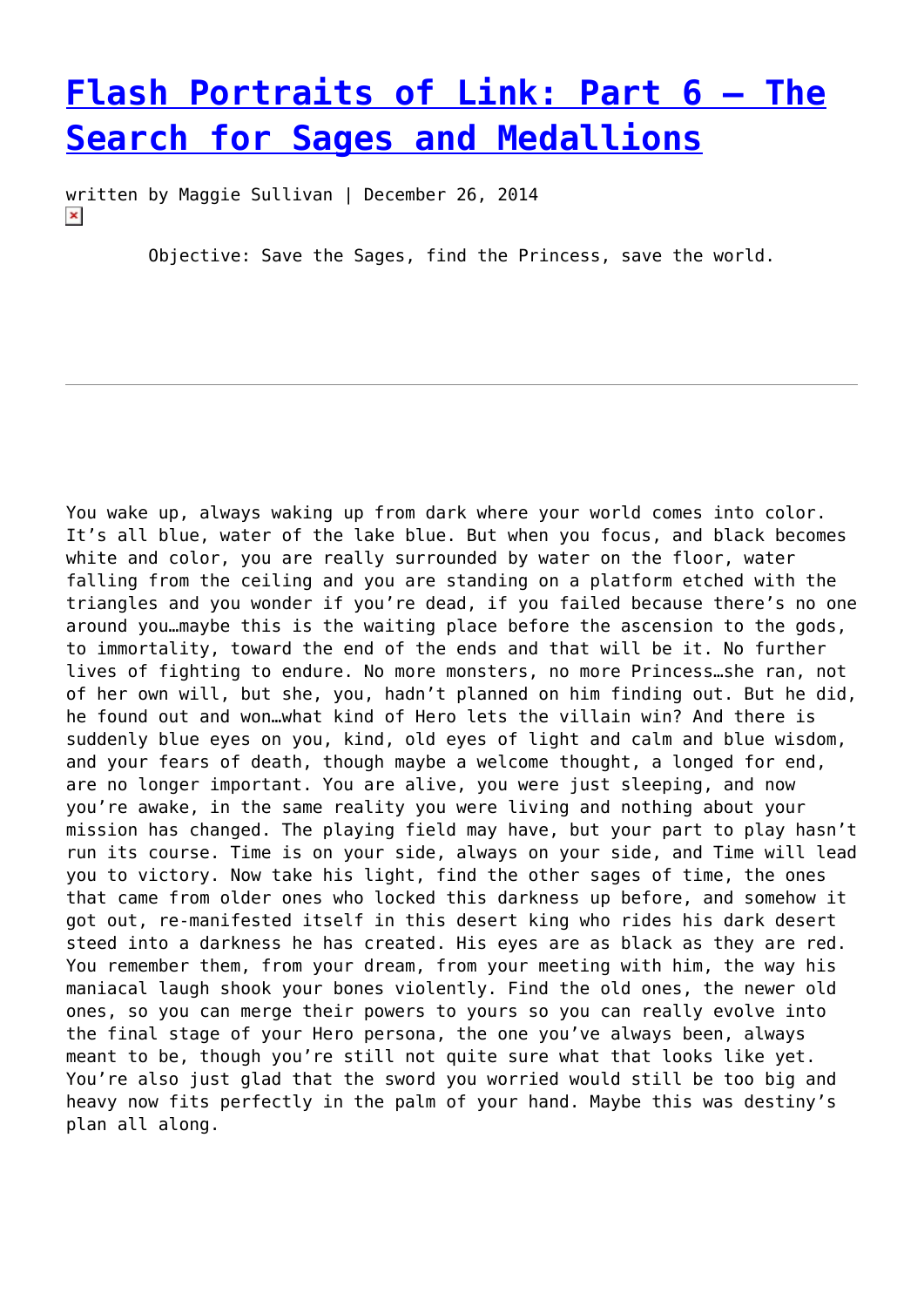# **Inventory**

## **Special Item**

• Light Medallion: You did nothing to deserve this aside from perseverance and, of course, being the Hero of Time. Only one worthy of that name could have pulled the sword, and the sudden aging process has turned you into a hero worth looking at, and that is enough to start with. So with that, he will simply tell you to push on, to not lose faith or heart, and to never give up, though perhaps that is all easier said than done.

Who sneaks in the shadows behind you when the blue light drops you off at the Temple of Time where the past, the present, and the future are all combined into one stream that is easy to row up and down? Red eyes, hidden in darkness, and silent. You barely even notice, your mind focusing on what seven years later even looks like. But hairs on the back of your neck stand and you pause and turn and draw and stop. Breathe, ready. It's so natural, like water. Red eyes that aren't harsh or dark, but familiar in a strange way, almost ruddy and you're a little wary, but less stiff, less alarmed, and he tells you he's been waiting for you and you can't quite place how you know him, what makes this new face so familiar. The world has been waiting for you to bring the light back. But how does he know? He's a new one of the old ones who followed the actions of shadow warriors, of the bodyguard who teaches key songs, of the people who protect the Royal Family and this world, who hide secrets and hints for heroes to find and learn from. He tells you where the darkness lies and the new sages sleep because you haven't, couldn't figure that out entirely on your own. But you had inklings, saw things on your travels as a child, places that would be important to you at a possible later time in bringing organization to the chaos. You have a heading, you need to go, and time is of the essence.

### **Inventory**

**Weapons**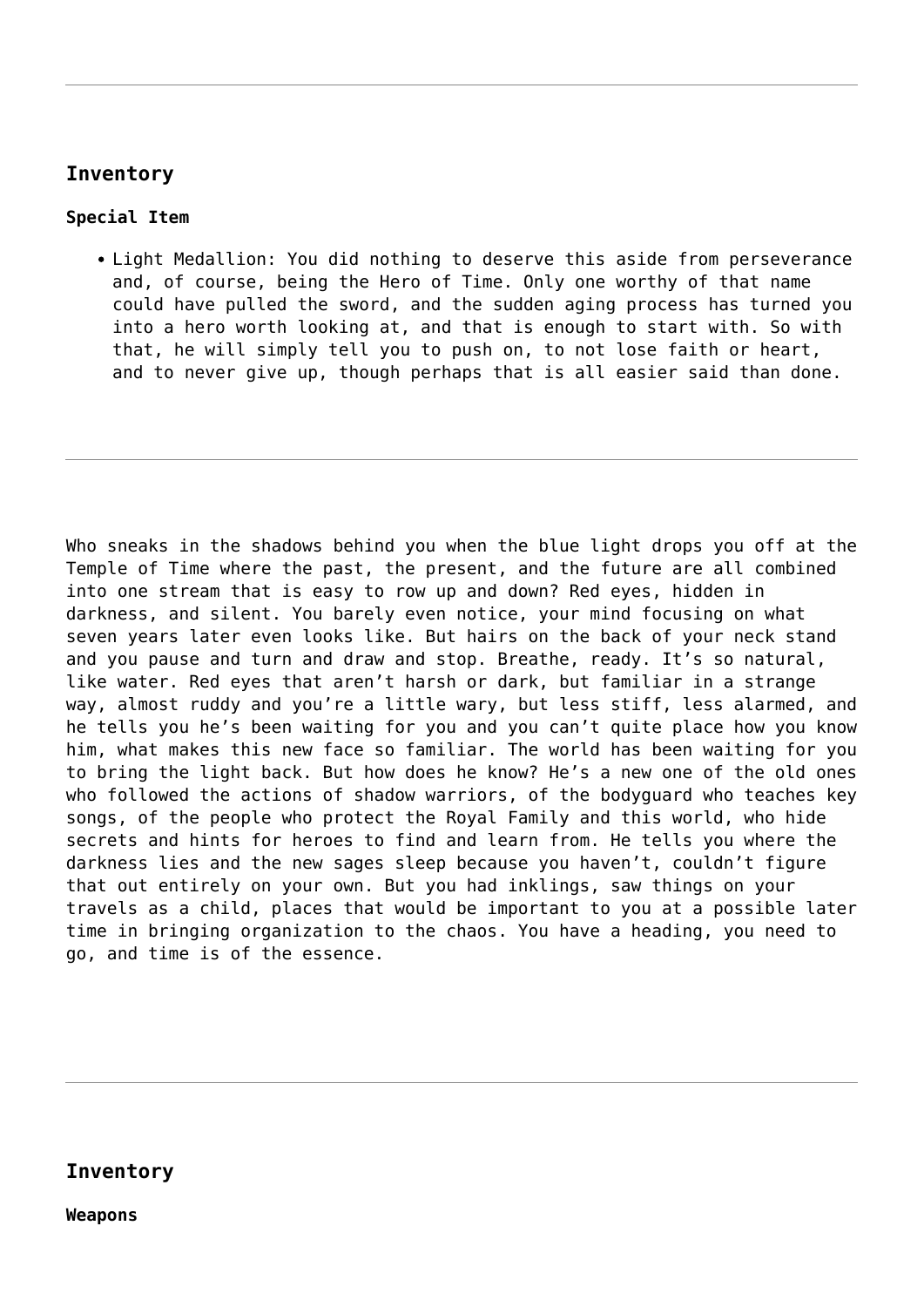• Hookshot: The gravedigger got his wish. In the seven years you spent in stillness and sleep, he has been busy dying and exploring. His soul has found its way into underground labyrinths that he has floated through, gotten lost in, and learned to find his way out again, their peculiar turns left, their twists up, delighted in the complexity of it all and making it a game for unexpected grave robbers. Keep up with him, and he'll give you the toy he took to the grave with him, but fall behind and you may encounter one of the creatures he himself encountered on his original tour of his eternal home and be lost to the world of the living forever. The rules only reminds you of your grave robbing childhood nights and the decision that it seemed silly for dead people to bring their earthly possessions to the grave when they would never be able to use them again. It almost feels a little selfish, but you're not one to judge and you haven't said no to a challenge yet. Besides, you're simply happy that his spirit is at ease and enjoying its new found freedom, no matter how twisted the game and his means of sabotage may be.

There's a gift for you at the ranch and the girl with the sad eyes, who after seven years did grow up pretty and abused because her father was driven out and the bitterly overworked farmhand was consumed by the dark side of greed and took control of the ranch and now overworks his pretty farmhand, keeps her away from her horses, and its all she can do not to cry as she milks the cows and cleans out the stalls. She tells you her pony is grown and beautiful, but to be given to someone else, but that's not what she wants and something inside of you wants to bring her into your arms because you are a man now, no longer a boy, and as a man you can do something like that and have it mean something, because even if you can't love her—though deep down a part of you does anyway because she's kind hearted and pretty and you liked listening to her sing years ago, though she won't sing now because her heart is breaking for her home and her horses and her lazy father, and when you tell her it will be okay, that you will set things right, and bring her father home again, it's then all she can do not to kiss you on the spot because it would be a lie to say that she hasn't thought about it since the last time you visited, and with the way a girls mind changes as they get older, seven years was long enough for her to think of you and make the whole thing more than it would ever be—you're as good as your word and you set things right because you don't want to see her sad anymore. When you beat the bitter farmhand at his own game because you somehow felt naturally comfortable in the saddle, and when she sees you on her rust colored horse, she will smile for the first time in years and that will be enough for now, though you know as you leave, she will never stop loving you because you're all she's ever wanted in a man and then some, so no one else will compare, and if she must marry, she will settle and be happy enough, though not as happy as the future she will plan and keep secret with you and your children who will work hard, live simply, and ride horses till the sun sets.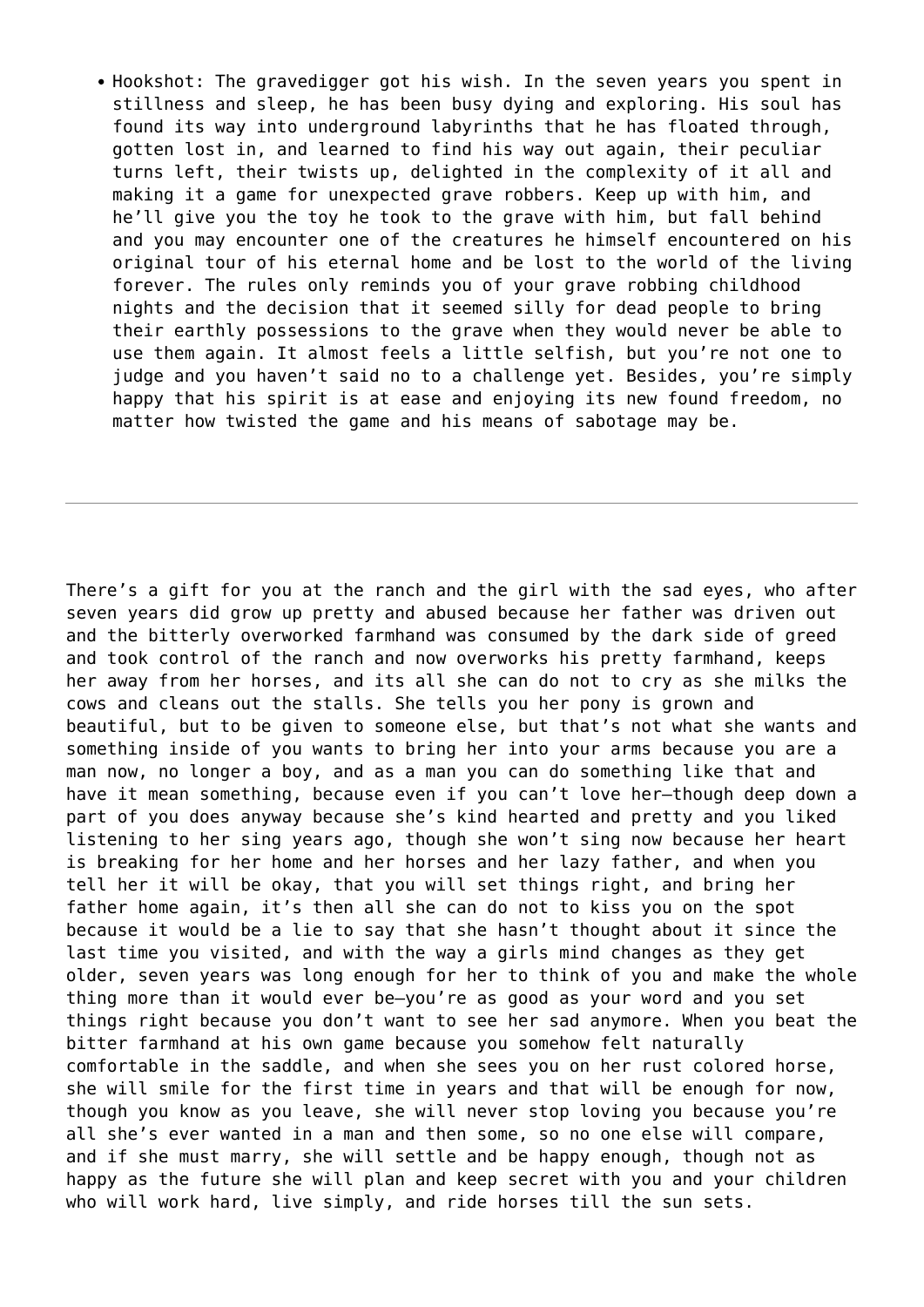Warning: Ride cautiously in areas where chickens may be roaming freely. Galloping over a chicken will cause the rest of the flock to fly after you with deadly intent. (Birds of a feather flock together.)

# **Inventory**

#### **Special Items**

Epona: She is another one of those whose heart has been broken in pieces, but there is nothing you can do but console this soul with warm companionship and trust, though she is exceptionally distrusting of anyone but her red headed singing girl, even though that girl has been lost and may never come back in the woman who walks mindlessly around the ranch now if things continue the way they have been, and there's a man in black who has ridden a black steed that wants to take her, pair her with his steed, and breed them, and she's miserable in the corral that once never had gates so that horses could roam freely around the ranch and now keeps her prisoner, settling her fate to be carted off to another cell, another form of prison, and she will cry out for her red headed singing girl, wishing to be comforted in a time of great distress, but instead, no one comes and so she has become wild inside with fury and sadness and refuses to be touched by anyone, biting and kicking and screaming and she will die doing this if she must, if it means not leaving the ranch, her home. Then, she will see someone in green and there's something about him that seems familiar, but she won't let him come near her because men have not been nice to her and there's nothing different about him on the outside aside from his clothes, but that means nothing in the long run. It's not until he calls to her, plays a song that eases the tension in her stomach and legs and she goes toward him, lets him swing himself onto her back because his call is safe, his call is home and happiness of years past and that's all she wants. She wants peace and comfort and home, and she doesn't think that's too much to ask for. His weight feels good on her back, his soft whispers in her ear and the stroke of his warm, strong hands on her neck soothing, and this will settle her more, comfort her heart with familiarity before she will be challenged to fly like the wind, and if pushing her legs to go faster and faster is all that stands between her and her freedom, she will run laps and jump obstacles till her legs break, but when push comes to shove and freedom is on the line, there isn't a wall too high that desire can't jump if the need to be free is strong enough and he will let her roam alone blissfully while he goes off on his own for periods of time and she vows she will forever run to him when he calls her sweetly with the song that beats in her heartstrings because he is kindness and strength and honesty.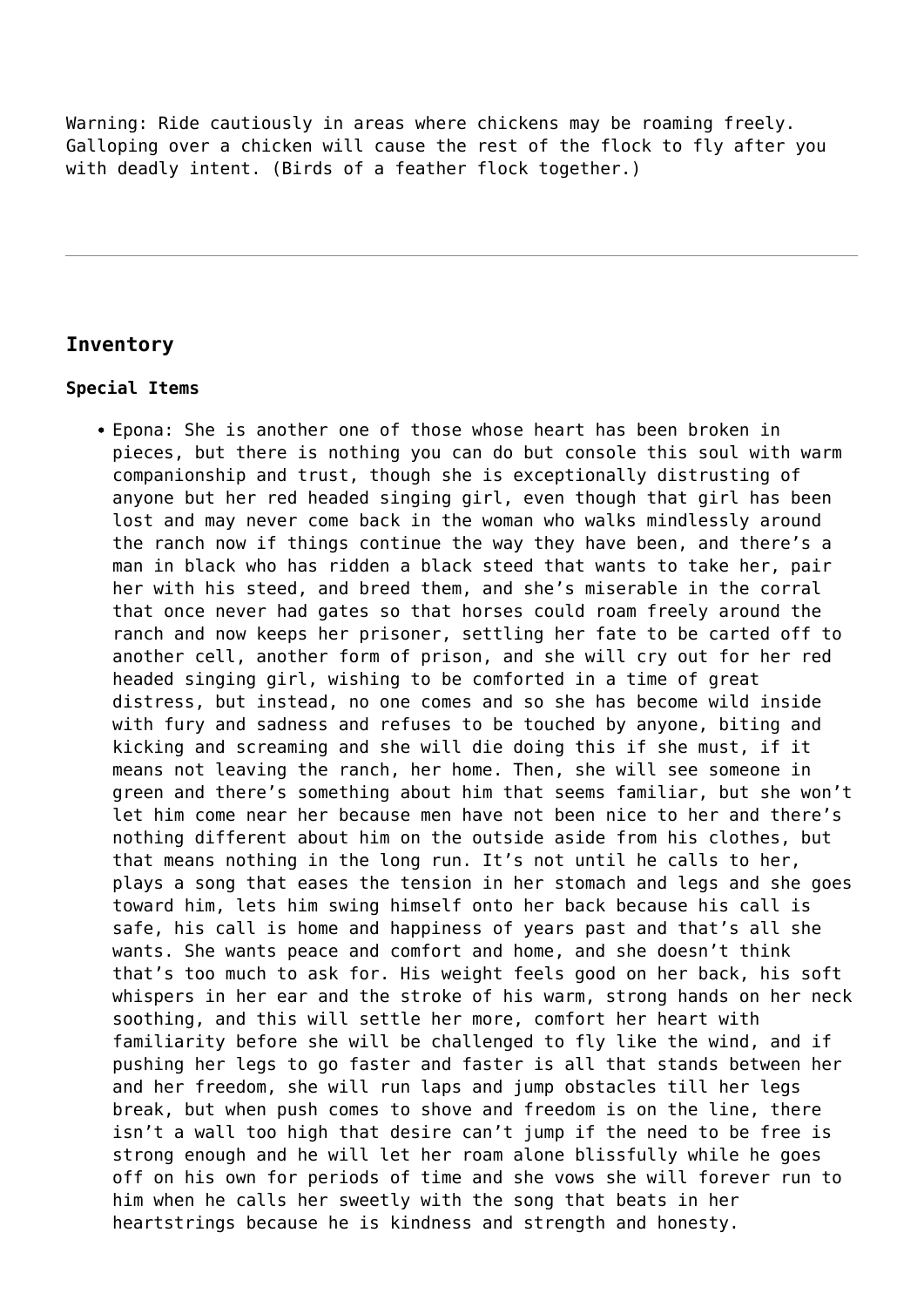The forest is sick and infested with carnivores and you pity the people, your kin, because they have never known darkness, never known destruction, never known death and now you know the forest will never be the same because before when they were impenetrable, they are now scarred and forever changed, no longer naïve and childlike in mind, looks, and stature. And you worry about your friend, the girl with green hair and you wonder if she is an elder, always believing she was wiser than she looked, albeit her inability to physically age past a childish stature. You try calling her through the sound of music in the wind, but her voice is faint and far and you worry. You worry about being too late and you wonder if its because she matters that the stakes are raised and that you know failure is not an option. You go to the spot, your special place, and you can feel her presence and you know she's close, but there is a shadow looming in the back, farther back than you can get to, so you look for an opening where shadows might flee to and when leaves fall around you, you look up and you see an opening leading back. You know that's where you need to go, where the monster waits for you. When you grapple to the broken landing, you can feel the shadows enveloping around you. There's something familiarly horrifying about the shadow, and its only when you see those red eyes on a black steed that you are on guard and ready for him, but that's when the atmosphere changes and you realize those red eyes aren't alive with power, they are dead with them, green skin falling away to reveal frightening lime white bone and you realize this is just a mimic, an imposter so similar it would have been hard to tell the difference before the eyes and face revealed their dead selves. He will copy the king of consumption and power and lob pure energy of death at you that you will bat back at him, catching him off guard more times than none because as the mimic, he is slower than his real self, more likely to embrace mistake because death is the only thing he has room to be passionate for. But you'll dash away the parts of its soul you can reach with your sword and he will be too weak to sustain its form, submitting to the power of your courage and determination and falling away back into shadow, but there is a voice who laments disappointment in the phantasm, and the voice you know is real death, real power, and you watch the shadow be cast into the shadows of shadows to forever be lost in blackness as his evil voice flees the trees.

#### **Inventory**

#### **Weapons**

Fairy Bow: The Poe sisters, four spirits who were sacrificed to the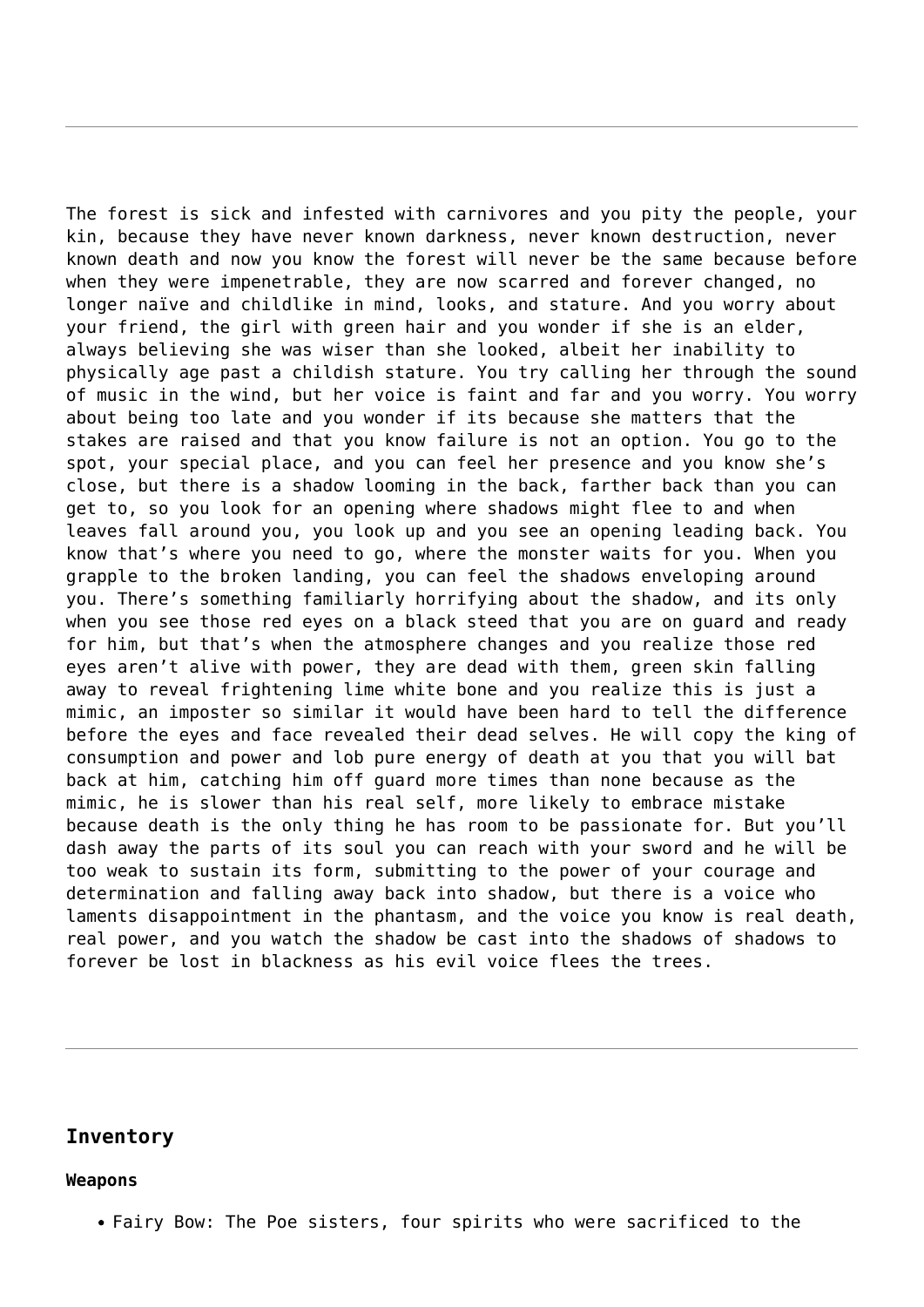shadows of the forest and became lost within them, their souls extensive despair gathering the shadows around them as a veil to give them their specter like form, disappearing when arrows and stones disperse their shadows and it takes more much energy to keep their form, bring the shadows back once dispersed with every blow, but you know it is their anger and suffering that makes them strong in the first place. You feel compassion for them, understanding that their grudge binds them solely to making unaware visitors of the forest follow in their suffering, they are part of what makes the lost wood so lost, and having no room for peace you will bring it to them in the only way you can see it, through a second death, and it is with blow after blow that it takes longer for them to bring their shadows back and the final blow makes them cry in anguish before their flame of hatred for man and life is extinguished and a lightness fills the room and you know their souls have ascended to the gods because they were pitied for their past and condition, and you'll say a prayer for them because you are not so hateful of monsters that you cannot respectful in the end of how souls are born good and turned evil by others, so you say a prayer and it is this forgiveness of their dark actions and respect for their once good nature that shows the most courage.

#### **Special Items**

Forest Medallion: Upon the shadows defeat, your green friend returns to the world of air as an awakened Sage and you thank the goddesses that you made it in time and she'll look at you, smile, and slowly slip something over her neck and into your palm as she tells you *we will always be friends* and you know that she knows how you can never come back to stay with her, and she's saddened by this, but she's always known and only now has accepted it, but this hurts too. You want to please everyone even though you can't, but you will always be there for her, come to her aid when peril arises, and you will always be her friend. You walk away toward the rest of your destiny as she falls into a contentment of guardianship over the leaves she can feel dancing in the wind of her veins.

#### **Miscellaneous Items**

• Bottle #4: The bow is your favorite weapon to use because there is an amount skill required that gives you the sense that not just anyone can use it. You need precision of eye in tracking your mark, you need timing and patience to wait for that perfect shot before you take it, and strength to be able to pull the bow back—in a way that you find incredibly graceful and impressive-looking on foot, but even more so on horseback because of the additional factor of staying on the horse upright in full gallop, which makes this skill invaluable, unique, and extremely cool as you run down large Poes throughout the land that haunt trees, poe bushes and stone walls to sell to the man in the broken castle market who likes to collect their remaining spirit flames—and keep the arrow in line with your target before loosing it and striking the target with a force that blows right through it. Oh yes, you know just how cool you look when you use it, and so, you tend to use it